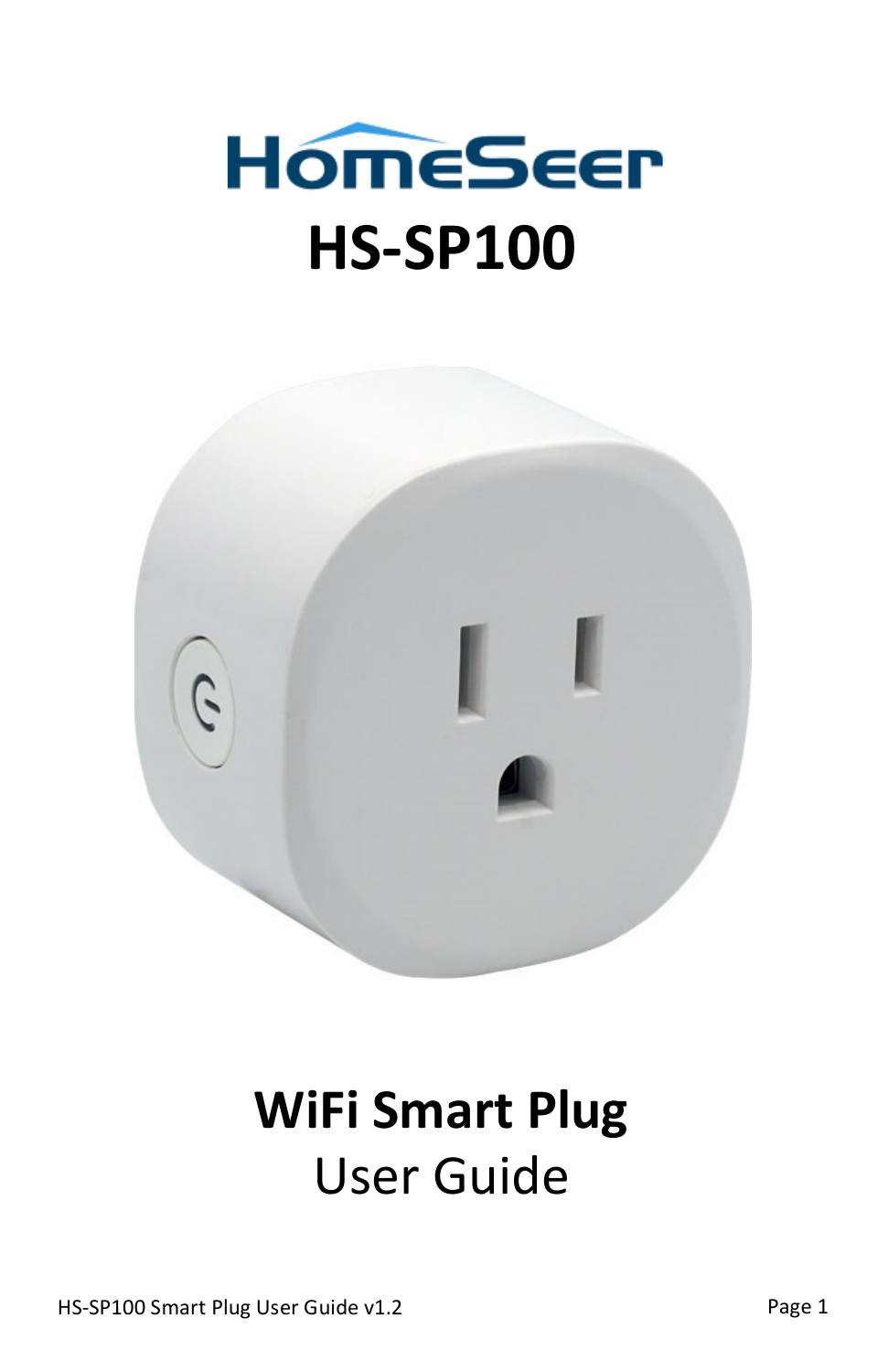### **Overview**

HS-SP100 is a WiFi smart plug which may be used to remotely power plugged in devices using WiFi commands. The unit is compatible with any smart home platform that supports Tuya-compatible smart devices, and it may be controlled with Alexa and Google Home products as well.

### **Specifications**

| <b>Nominal Input Voltage</b> | 120V AC              |
|------------------------------|----------------------|
| <b>Rated Current</b>         | 10A Max              |
| <b>WiFi Frequency</b>        | 2 412 - 2 484 GHz    |
| <b>Network Protocol</b>      | 802.11 b/g/n         |
| <b>Working Temperature</b>   | $(-)10$ to $(+)40$ C |
| <b>Dimensions</b>            | $52mm \times 52mm$   |

### **Installation**

HS-SP100 is designed to be plugged into any US style 120V AC outlet or extension cord (rated for at least 10A). Install it near the appliance you wish to remotely power. After it's plugged in, HS-SP100 will need to be added to your WiFi network using the TuyaSmart app.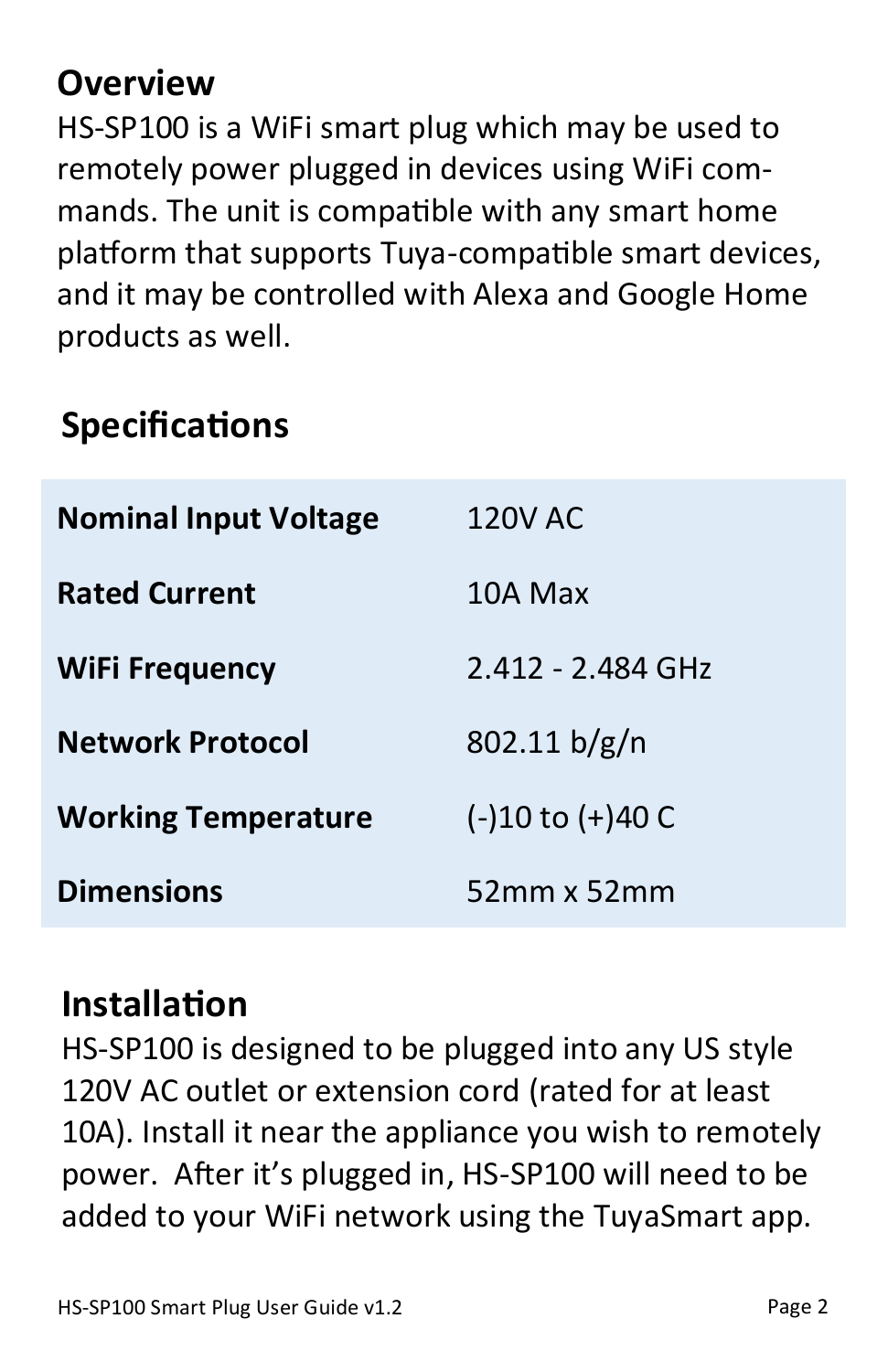Once that's done, you'll be able to add it to your smart home platform.

# **Install Tuya Smart App**

Use the QR codes or links below to install the Tuya Smart ann onto your mobile device

#### **Android**



https://qrgo.page.link/4NqEn



https://qrgo.page.link/CZ4Qg

# **Add Smart Plug to your WiFi Network**

Use the steps below to add your Smart Plug to your WiFi network.

- 1. Enable BlueTooth on your mobile device.
- 2. Launch the **TuyaSmart** app and click the **Add Device** button.
- 3. Locate and tap the **Socket (WiFi)** device.
- 4. Select your 2.4 GHz network, enter your WiFi password and click **Next**.
- 5. Power on your Smart Plug after it has been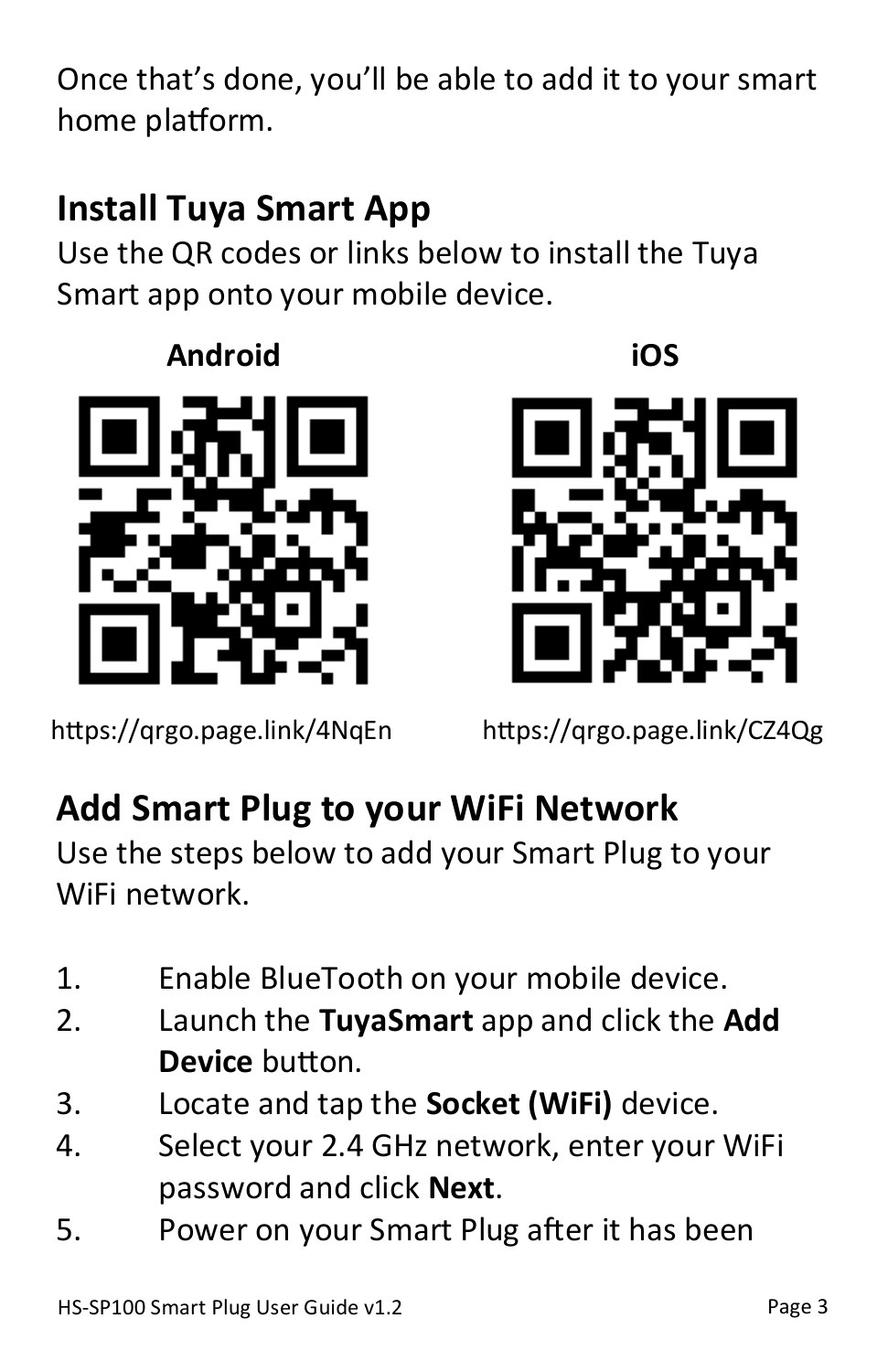powered off for at least 10 seconds. Click **Next**.

- 6. Press and hold the **power button** on the **Smart Plug** until the button blinks (about 5s). Click Next.
- 7. Make sure the power button is blinking rapidly. Tap the radio button next to "Confirm that the button is blinking rapidly" and click **Next**.
- 8. At this point, the app should add the WiFi credentials to the Smart Plug which will add it to your WiFi network. The process can take up to 2 minutes.

### **Note: if this step fails, move the Smart Plug closer to your router and try again.**

9. Test your Smart Plug by pressing its power button in the app. If successful, the power button will change color and you may notice a "click" sound from the Smart Plug.

# **Add Smart Plug to your Smart Home Platform**

Smart Plug may be controlled with a variety of smart home hubs, software systems and smart speakers. Follow the steps below for the platform you wish to use.

### **HomeSeer (HS4 Software, HomeTrollers)**

- 1. Launch your HomeSeer system. Then install and enable our Tuya plugin.
- 2. Navigate to the Tuya plugin menu and select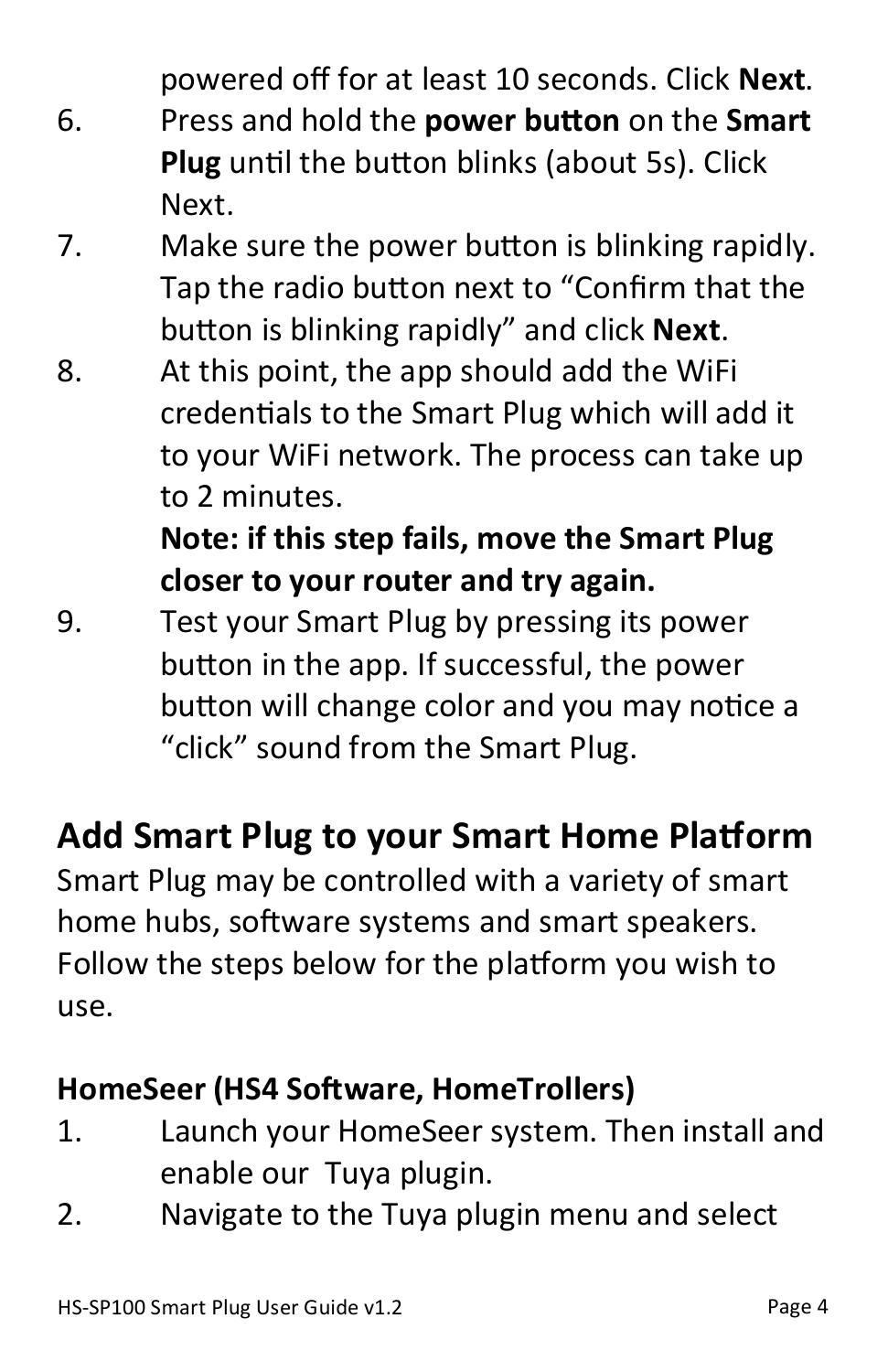**Authorize**. This will link the plugin with your Tuya account using the credentials you used to establish your Tuya account.

- 3. Navigate to the Tuya plugin menu and select **Manage Devices**. You should now see a list of all the Tuya devices that have been added to the TuyaSmart app. If not, click the **READ TUYA DEVICES** button.
- 4. Now, use the check boxes to select all devices and click the **CREATE HOMSEER DEVICES**  button to create HomeSeer devices for all Smart Plugs (and other Tuya compatible products)

By default, each Smart Plug HomeSeer device will include a **switch** feature for **on/off control** and additional features that track information for the Smart Plug's **state**, **current**, **power** and **voltage**.

**Note:** HomeSeer systems support Alexa and Google Home integration natively. **If you're using HomeSeer, you can disregard the next section.**

#### **Alexa or Google Home (for Non-HomeSeer systems)**

- 1. In the TuyaSmart app, choose the Smart Plug device and click the **Edit** button.
- 2. In the **Third Party Control** section, click **Alexa** or **Google Assistant**. In either case, you'll be